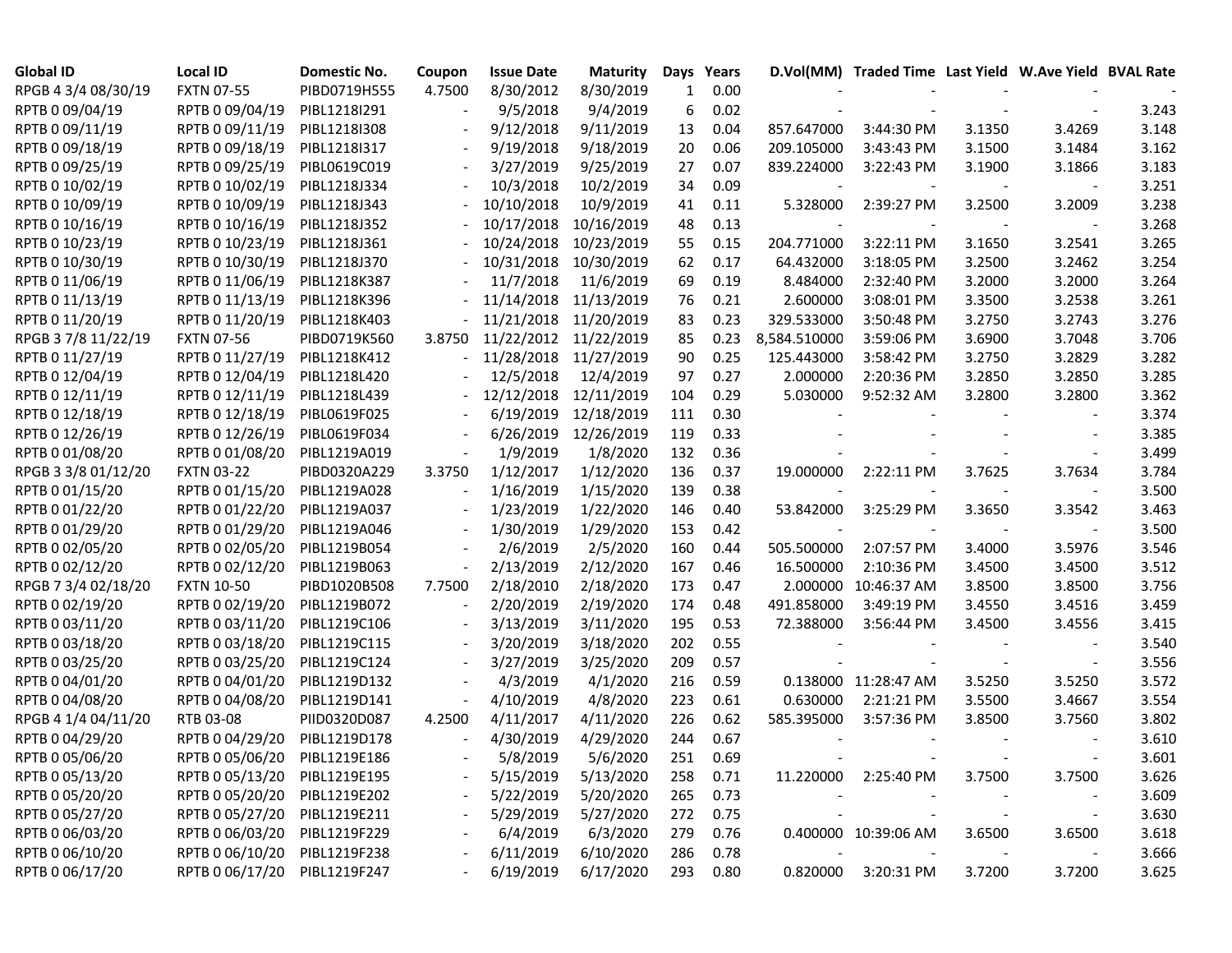| <b>Global ID</b>     | <b>Local ID</b>   | Domestic No. | Coupon  | <b>Issue Date</b>  | <b>Maturity</b>                          |     | Days Years | D.Vol(MM)                    | Traded Time Last Yield W.Ave Yield BVAL Rate |        |        |       |
|----------------------|-------------------|--------------|---------|--------------------|------------------------------------------|-----|------------|------------------------------|----------------------------------------------|--------|--------|-------|
| RPTB 0 06/24/20      | RPTB 0 06/24/20   | PIBL1219F256 |         | 6/26/2019          | 6/24/2020                                | 300 | 0.82       | 3.930000                     | 3:20:39 PM                                   | 3.7200 | 3.7200 | 3.635 |
| RPTB 0 07/08/20      | RPTB 0 07/08/20   | PIBL1219G264 |         | 7/10/2019          | 7/8/2020                                 | 314 | 0.86       | 3.700000                     | 3:22:00 PM                                   | 3.7400 | 3.7400 | 3.646 |
| RPTB 0 07/22/20      | RPTB 0 07/22/20   | PIBL1219G273 |         | 7/24/2019          | 7/22/2020                                | 328 | 0.90       | 2.520000                     | 3:19:09 PM                                   | 3.6250 | 3.6498 | 3.670 |
| RPTB 0 08/05/20      | RPTB 0 08/05/20   | PIBL1219H281 |         | 8/7/2019           | 8/5/2020                                 | 342 | 0.94       | 129.267219                   | 3:31:57 PM                                   | 3.6600 | 3.6463 | 3.662 |
| RPGB 7 1/4 08/19/20  | RTB 10-01         | PIID1020H015 | 7.2500  | 8/19/2010          | 8/19/2020                                | 356 | 0.98       |                              |                                              |        |        | 3.803 |
| RPTB 0 08/19/20      | RPTB 0 08/19/20   | PIBL1219H290 |         | 8/20/2019          | 8/19/2020                                | 356 | 0.98       | 162.874000                   | 3:50:19 PM                                   | 3.6350 | 3.6492 | 3.647 |
| RPGB 3 3/8 08/20/20  | <b>FXTN 05-73</b> | PIBD0520H735 | 3.3750  | 8/20/2015          | 8/20/2020                                | 357 | 0.98       | 206.378900                   | 3:18:22 PM                                   | 3.8200 | 3.7826 | 3.778 |
| RPGB 6 1/8 09/16/20  | <b>FXTN 10-51</b> | PIBD1020I510 | 6.1250  | 9/16/2010          | 9/16/2020                                | 384 | 1.05       |                              |                                              |        |        | 3.832 |
| RPGB 5 7/8 12/16/20  | <b>FXTN 10-52</b> | PIBD1020L525 | 5.8750  | 12/16/2010         | 12/16/2020                               | 475 | 1.30       |                              |                                              |        |        | 3.834 |
| RPGB 4 1/4 01/25/21  | <b>FXTN 03-23</b> | PIBD0321A236 | 4.2500  | 1/25/2018          | 1/25/2021                                | 515 | 1.41       |                              |                                              |        |        | 3.848 |
| RPGB 7 3/8 03/03/21  | RTB 10-02         | PIID1021C027 | 7.3750  | 3/3/2011           | 3/3/2021                                 | 552 | 1.51       |                              |                                              |        |        | 3.833 |
| RPGB 3 1/2 03/20/21  | <b>FXTN 07-57</b> | PIBD0721C574 | 3.5000  | 3/20/2014          | 3/20/2021                                | 569 | 1.56       | 322.400000                   | 3:26:55 PM                                   | 3.8800 | 3.8183 | 3.832 |
| RPGB 6 1/2 04/28/21  | <b>FXTN 10-53</b> | PIBD1021D531 | 6.5000  | 4/28/2011          | 4/28/2021                                | 608 | 1.67       |                              | 5.800000 10:47:29 AM                         | 3.8850 | 3.8850 | 3.839 |
| RPGB 4 7/8 06/13/21  | RTB 03-09         | PIID0321F092 | 4.8750  | 6/13/2018          | 6/13/2021                                | 654 | 1.79       | 25.900000                    | 3:26:10 PM                                   | 3.7750 | 3.8077 | 3.875 |
| RPGB 5 3/4 10/20/21  | RTB 10-03         | PIID1021J039 | 5.7500  | 10/20/2011         | 10/20/2021                               | 783 | 2.14       |                              |                                              |        |        | 3.946 |
| RPGB 5 3/4 11/24/21  | <b>FXTN 10-55</b> | PIBD1021K551 | 5.7500  | 11/24/2011         | 11/24/2021                               | 818 | 2.24       |                              | 115.880000 10:36:44 AM                       | 3.9350 | 3.9557 | 3.978 |
| RPGB 6 3/8 01/19/22  | <b>FXTN 10-54</b> | PIBD1022G545 | 6.3750  | 7/19/2011          | 1/19/2022                                | 874 | 2.39       | 16.400000                    | 2:29:17 PM                                   | 3.9000 | 3.9082 | 3.974 |
| RPGB 4 01/26/22      | <b>FXTN 05-74</b> | PIBD0522A747 | 4.0000  | 1/26/2017          | 1/26/2022                                | 881 | 2.41       | 95.300000                    | 3:12:48 PM                                   | 3.9000 | 3.9016 | 3.893 |
| RPGB 15 03/14/22     | <b>FXTN 20-02</b> | PIBD2022C021 | 15.0000 | 3/14/2002          | 3/14/2022                                | 928 | 2.54       |                              |                                              |        |        | 3.946 |
| RPGB 4 3/4 07/04/22  | <b>FXTN 03-24</b> | PIBD0322G247 | 4.7500  | 7/4/2019           | 7/4/2022 1,040                           |     | 2.85       | 319.565000                   | 3:52:09 PM                                   | 3.9600 | 3.9603 | 3.955 |
| RPGB 4 7/8 08/02/22  | <b>FXTN 10-56</b> | PIBD1022H562 | 4.8750  | 8/2/2012           | 8/2/2022 1,069                           |     | 2.93       |                              |                                              |        |        | 3.982 |
| RPGB 4 3/4 09/13/22  | <b>FXTN 10-57</b> | PIBD1022I570 | 4.7500  | 9/13/2012          | 9/13/2022 1,111                          |     | 3.04       |                              |                                              |        |        | 3.992 |
| RPGB 12 3/4 10/17/22 | <b>FXTN 20-03</b> | PIBD2022J033 | 12.7500 | 10/17/2002         | 10/17/2022 1,145                         |     | 3.14       |                              |                                              |        |        | 4.000 |
| RPGB 4 5/8 12/04/22  | RTB 05-11         | PIID0522L114 | 4.6250  | 12/4/2017          | 12/4/2022 1,193                          |     | 3.27       | 311.520000                   | 3:54:02 PM                                   | 3.9800 | 3.9839 | 3.987 |
| RPGB 4 12/06/22      | <b>FXTN 10-58</b> | PIBD1022L585 | 4.0000  | 12/6/2012          | 12/6/2022 1,195                          |     | 3.27       |                              |                                              |        |        | 3.937 |
| RPGB 13 02/20/23     | <b>FXTN 20-04</b> | PIBD2023B048 | 13.0000 | 2/20/2003          | 2/20/2023 1,271                          |     | 3.48       |                              |                                              |        |        | 4.031 |
| RPGB 5 1/2 03/08/23  | <b>FXTN 05-75</b> | PIBD0523C752 | 5.5000  | 3/8/2018           | 3/8/2023 1,287                           |     | 3.52       |                              |                                              |        |        | 4.050 |
| RPGB 3 1/2 04/21/23  | <b>FXTN 07-58</b> | PIBD0723D588 | 3.5000  | 4/21/2016          | 4/21/2023 1,331                          |     | 3.64       |                              | 10.000000 10:53:52 AM                        | 4.1000 | 4.1000 | 4.098 |
| RPGB 11 7/8 05/29/23 | <b>FXTN 20-05</b> | PIBD2023E054 | 11.8750 | 5/29/2003          | 5/29/2023 1,369                          |     | 3.75       |                              |                                              |        |        | 4.055 |
| RPGB 3 1/4 08/15/23  | RTB 10-04         | PIID1023H046 | 3.2500  | 8/15/2013          | 8/15/2023 1,447                          |     | 3.96       | 98.755000                    | 2:33:55 PM                                   | 4.2500 | 4.1229 | 4.100 |
| RPGB 11 3/8 10/23/23 | <b>FXTN 20-06</b> | PIBD2023J068 | 11.3750 | 10/23/2003         | 10/23/2023 1,516                         |     | 4.15       |                              |                                              |        |        | 4.090 |
| RPGB 6 1/4 03/12/24  | RTB 05-12         | PIID0524C129 | 6.2500  | 3/12/2019          | 3/12/2024 1,657                          |     | 4.54       | 8,014.200000                 | 3:52:30 PM                                   | 4.0900 | 4.0797 | 4.085 |
| RPGB 4 1/2 04/20/24  | <b>FXTN 07-59</b> | PIBD0724D595 | 4.5000  | 4/20/2017          | 4/20/2024 1,696                          |     | 4.64       | 25.000000                    | 9:49:59 AM                                   | 4.1000 | 4.1000 | 4.124 |
| RPGB 12 3/8 06/03/24 | <b>FXTN 20-07</b> | PIBD2024F075 | 12.3750 | 6/3/2004           | 6/3/2024 1,740                           |     | 4.76       |                              |                                              |        |        | 4.147 |
| RPGB 12 7/8 08/05/24 | <b>FXTN 20-08</b> | PIBD2024H086 | 12.8750 | 8/5/2004           | 8/5/2024 1,803                           |     | 4.94       |                              |                                              |        |        | 4.158 |
| RPGB 4 1/8 08/20/24  | <b>FXTN 10-59</b> | PIBD1024H595 | 4.1250  | 8/20/2014          | 8/20/2024 1,818                          |     | 4.98       |                              |                                              |        |        | 4.188 |
| RPGB 13 3/4 11/11/24 | <b>FXTN 20-09</b> | PIBD2024K091 |         |                    | 13.7500 11/11/2004 11/11/2024 1,901      |     | 5.21       |                              |                                              |        |        | 4.180 |
| RPGB 5 3/4 04/12/25  | <b>FXTN 07-61</b> | PIBD0725D618 | 5.7500  | 4/12/2018          | 4/12/2025 2,053                          |     |            | 5.62 1,540.000000 3:12:56 PM |                                              | 4.2300 | 4.2185 | 4.225 |
| RPGB 12 1/8 04/14/25 | <b>FXTN 20-10</b> | PIBD2025D103 | 12.1250 | 4/14/2005          | 4/14/2025 2,055                          |     | 5.63       |                              |                                              |        |        | 4.212 |
| RPGB 3 5/8 09/09/25  | <b>FXTN 10-60</b> | PIBD10251608 | 3.6250  | 9/9/2015           | 9/9/2025 2,203                           |     | 6.03       | 162.237000                   | 3:20:11 PM                                   | 4.3000 | 4.3234 | 4.334 |
| RPGB 12 1/8 10/20/25 | <b>FXTN 20-11</b> | PIBD2025J116 |         | 12.1250 10/20/2005 | 10/20/2025 2,244                         |     | 6.14       |                              |                                              |        |        | 4.250 |
| RPGB 18 1/4 11/29/25 | <b>FXTN 25-01</b> | PIBD2525K015 |         |                    | 18.2500 11/29/2000 11/29/2025 2,284 6.25 |     |            |                              |                                              |        |        | 4.257 |